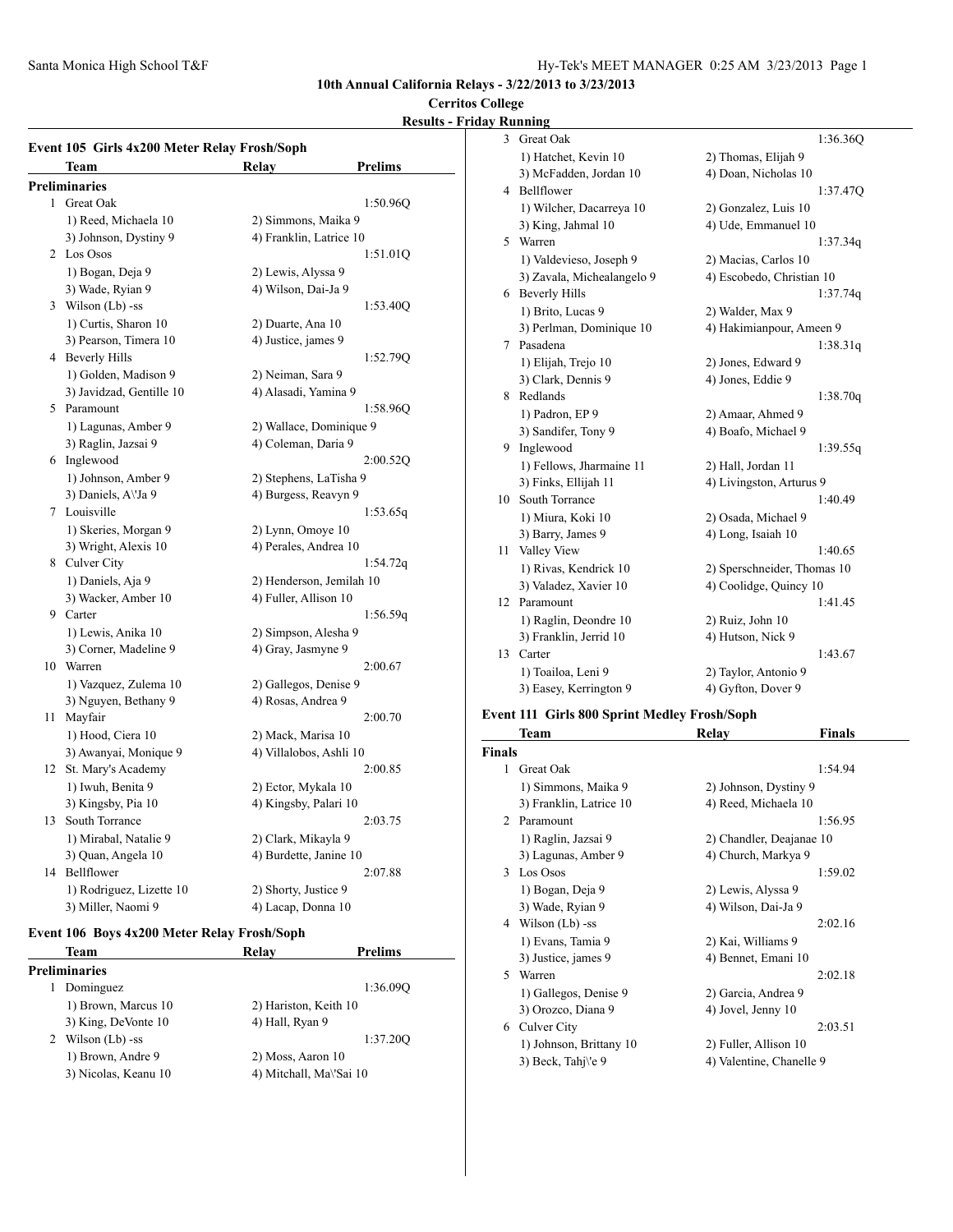**Cerritos College**

### **Results - Friday Running**

|    | Finals  (Event 111 Girls 800 Sprint Medley Frosh/Soph) |                         |               |  |  |  |
|----|--------------------------------------------------------|-------------------------|---------------|--|--|--|
|    | Team                                                   | Relay                   | <b>Finals</b> |  |  |  |
| 7  | Bellflower                                             |                         | 2:03.98       |  |  |  |
|    | 1) Shorty, Justice 9                                   | 2) Lacap, Donna 10      |               |  |  |  |
|    | 3) Miller, Naomi 9                                     | 4) Gomez, Samantha 10   |               |  |  |  |
| 8  | St. Mary's Academy                                     |                         | 2:06.37       |  |  |  |
|    | 1) Iwuh, Benita 9                                      | 2) Thaxton, Nia 10      |               |  |  |  |
|    | 3) McAndrew, Andaiye 9                                 | 4) Herrera, Katie 9     |               |  |  |  |
| 9  | South Torrance                                         |                         | 2:07.44       |  |  |  |
|    | 1) Clark, Mikayla 9                                    | 2) Turrentine, Rachel 9 |               |  |  |  |
|    | 3) Shinkle, Emily 9                                    | 4) Barrow, Rachel 9     |               |  |  |  |
| 10 | Inglewood                                              |                         | 2:09.11       |  |  |  |
|    | 1) Stephens, LaTisha 9                                 | 2) Fisher, Mia 10       |               |  |  |  |
|    | 3) Daniels, A\'Ja 9                                    | 4) Johnson, Amber 9     |               |  |  |  |

#### **Event 112 Boys 800 Sprint Medley Frosh/Soph**

|               | Team                       | Relay                       | <b>Finals</b> |
|---------------|----------------------------|-----------------------------|---------------|
| <b>Finals</b> |                            |                             |               |
| 1             | Warren                     |                             | 1:38.57       |
|               | 1) Macias, Carlos 10       | 2) Ramirez, Peter 10        |               |
|               | 3) Zavala, Michealangelo 9 | 4) Escobedo, Christian 10   |               |
|               | 2 Great Oak                |                             | 1:40.26       |
|               | 1) Hernandez, Jonathan 10  | 2) Felton, Demetric 9       |               |
|               | 3) McFadden, Jordan 10     | 4) Doan, Nicholas 10        |               |
|               | 3 Wilson (Lb) -ss          |                             | 1:40.50       |
|               | 1) Andrea, Brown 9         | 2) Brown, Christopher 9     |               |
|               | 3) Kilson, Joshua 10       | 4) Mott, Jay 10             |               |
|               | 4 Valley View              |                             | 1:40.53       |
|               | 1) Humphrey, Cameron 11    | 2) Sperschneider, Thomas 10 |               |
|               | 3) Rivas, Kendrick 10      | 4) Angulo, Emiliano 9       |               |
|               | 5 Paramount                |                             | 1:41.29       |
|               | 1) Franklin, Jerrid 10     | 2) Ruiz, John 10            |               |
|               | 3) Minner, Nycholas 10     | 4) Beetch, Reynaldo 10      |               |
| 6.            | Bellflower                 |                             | 1:42.27       |
|               | 1) Wilcher, Dacarreya 10   | 2) Odudu, Paul 9            |               |
|               | 3) Ude, Emmanuel 10        | 4) King, Jahmal 10          |               |
|               | 7 Pasadena                 |                             | 1:42.69       |
|               | 1) Elijah, Trejo 10        | 2) Jones, Eddie 9           |               |
|               | 3) Clark, Dennis 9         | 4) Jones, Edward 9          |               |
| 8             | Inglewood                  |                             | 1:45.27       |
|               | 1) Nettles, Tavien 9       | 2) Finks, Ellijah 11        |               |
|               | 3) Hall, Nathaniel 9       | 4) Fellows, Jharmaine 11    |               |
|               | 9 South Torrance           |                             | 1:46.72       |
|               | 1) Miura, Koki 10          | 2) Vander Beke, Guy 10      |               |
|               | 3) Osada, Michael 9        | 4) Sieder, Jacob 9          |               |
|               |                            |                             |               |

## **Event 204 Girls 100 Meter Hurdles Varsity Small School**

|   | <b>Name</b>         |     | Yr School       | Prelims    |  |
|---|---------------------|-----|-----------------|------------|--|
|   | Preliminaries       |     |                 |            |  |
|   | Harbin, Skylin      | 11. | Alemany         | 14.81Q1.5  |  |
| 2 | Bowers, Erin        |     | 12 ThunderRidge | 14.94Q1.7  |  |
| 3 | Occhipinti, Tori    |     | 12 Crean Luther | 15.9701.6  |  |
|   | 4 Lambert, Leah     |     | 11 Alemany      | 15.2701.5  |  |
|   | 5 Pettaway, Rhyan   | 9   | Rock Canyon     | 16.07Q1.7  |  |
| 6 | Grundy, Dayna       |     | 12 Notre Dame A | 16.35Q1.6  |  |
|   | Richardson, Racheal | 12. | Pasadena        | 15.90g 1.5 |  |
|   |                     |     |                 |            |  |

|    | 8 Zurn, Cassidy    | 10 | ThunderRidge      | $16.52q$ 1.6 |
|----|--------------------|----|-------------------|--------------|
| 9  | Glover, Tsunami    |    | 12 Inglewood      | 16.66q 1.7   |
|    | 10 Spykstra, Anna  | 10 | Ontario Chri      | 17.07 1.5    |
| 11 | Shirley, Jamie     | 10 | Beverly Hill      | 18.28 1.7    |
|    | 12 McDonough, Kara |    | 10 ThunderRidge   | 18.88 1.7    |
| 13 | Block, Amanda      | 9  | Beverly Hill      | 19.17 1.7    |
|    | 14 Rothstien, Jane | 9  | Beverly Hill      | 19.82 1.5    |
|    | 15 Ramirez, Brenda | 11 | Rubidoux          | 19.95 1.5    |
| 16 | Bernabe, Pricilla  | 10 | <b>Bellflower</b> | 20.78 1.6    |
|    | Williams, Ronni    | 9  | Notre Dame A      | 22.76<br>-16 |

### **Event 205 Boys 110 Meter Hurdles Varsity Small School**

|    | Name                  | Yr | <b>School</b> | <b>Prelims</b>  |
|----|-----------------------|----|---------------|-----------------|
|    | <b>Preliminaries</b>  |    |               |                 |
| 1  | Guzman-Sanchez, Mason | 11 | Alemany       | 15.41Q-1.7      |
| 2  | Davison, John         | 12 | Alemany       | 15.62Q1.7       |
| 3  | Spykstra, Timothy     | 12 | Ontario Chri  | 16.62Q1.7       |
| 4  | Isakson, Joel         | 11 | ThunderRidge  | 16.80Q-1.7      |
| 5  | Bernard, Wesley       | 11 | Bellflower    | $16.93q - 1.7$  |
| 5  | Warren, Josh          | 10 | ThunderRidge  | 16.93q 1.7      |
| 7  | Martinez, Walter      | 11 | Pasadena      | $17.41q - 1.7$  |
| 8  | Zahorik, Lucas        | 11 | Rock Canyon   | 17.51g 1.7      |
| 9  | Borner, Colin         | 12 | Rock Canyon   | $17.61q - 1.7$  |
| 10 | Sasaoka, Conner       | 12 | ThunderRidge  | 18.14 1.7       |
| 11 | Turner, Johnathan     | 11 | Bellflower    | 19.39 1.7       |
| 12 | WU, Stanley           | 9  | Beverly Hill  | $19.93 - 1.7$   |
| 13 | Rosas, Antonio        | 12 | Bellflower    | 20.95<br>$-1.7$ |
| 14 | Mozer, Philipe        | 9  | Beverly Hill  | 21.40 1.7       |
| 15 | Mayo, Chase           | 10 | Beverly Hill  | $22.30 -1.7$    |

## **Event 208 Girls 100 Meter Dash Varsity Small School**

|                | Name                 | Yr | <b>School</b> | <b>Prelims</b>  |
|----------------|----------------------|----|---------------|-----------------|
|                | <b>Preliminaries</b> |    |               |                 |
| 1              | Ogbunamiri, Ugo      | 12 | Notre Dame A  | 12.41Q-1.1      |
| $\overline{c}$ | Gilliam, Summer      | 11 | Alemany       | $12.68Q + 0.0$  |
| 3              | Watts, Asia          | 11 | Alemany       | 12.69Q2.3       |
| 4              | Beaurem, Erin        | 11 | Louisville    | 13.05Q-0.2      |
| 5              | Island, Asia         | 11 | Alemany       | $12.75q$ $2.3$  |
| 6              | Holcomb, Taylor      | 11 | Ontario Chri  | $12.79q + 0.0$  |
| 7              | Lino, Shawna         | 11 | Bellflower    | $12.98q + 0.0$  |
| 8              | Blount, Camara       | 12 | Pasadena      | 13.04g 2.3      |
| 9              | Glover, Tsunami      | 12 | Inglewood     | $13.24q - 0.2$  |
| 10             | Miller, Hannah       | 12 | Bellflower    | $13.30 - 1.1$   |
| 11             | Newberry, Caleigh    | 10 | Rock Canyon   | 13.34 2.3       |
| 12             | Truley, Jasmine      | 10 | Pasadena      | $13.37 -0.2$    |
| 13             | Mitchell, Torrie     | 10 | Notre Dame A  | 13.41<br>$+0.0$ |
| 14             | Aliabadi, Kelsey     | 10 | Louisville    | $13.46 + 0.0$   |
| 15             | Daniels, Diamond     | 11 | Bellflower    | $13.48 - 1.1$   |
| 16             | Skeries, Morgan      | 9  | Louisville    | $13.58 - 1.1$   |
| 17             | Tyler, Emage         | 10 | Inglewood     | 13.61<br>$-1.1$ |
| 18             | Diaz, Danay          | 11 | Beverly Hill  | 13.65<br>$+0.0$ |
| 19             | Sells, Tristyn       | 11 | ThunderRidge  | 13.73<br>$-0.2$ |
| 20             | Duncan, Dasha        | 11 | Rock Canyon   | $13.74 +0.0$    |
| 21             | Adams, Morgan        | 12 | ThunderRidge  | $-1.1$<br>13.77 |
| 22             | Tesvich, Gabriella   | 11 | ThunderRidge  | 14.16 2.3       |
| 23             | Hall, Nyla           | 9  | Inglewood     | $14.36 - 1.1$   |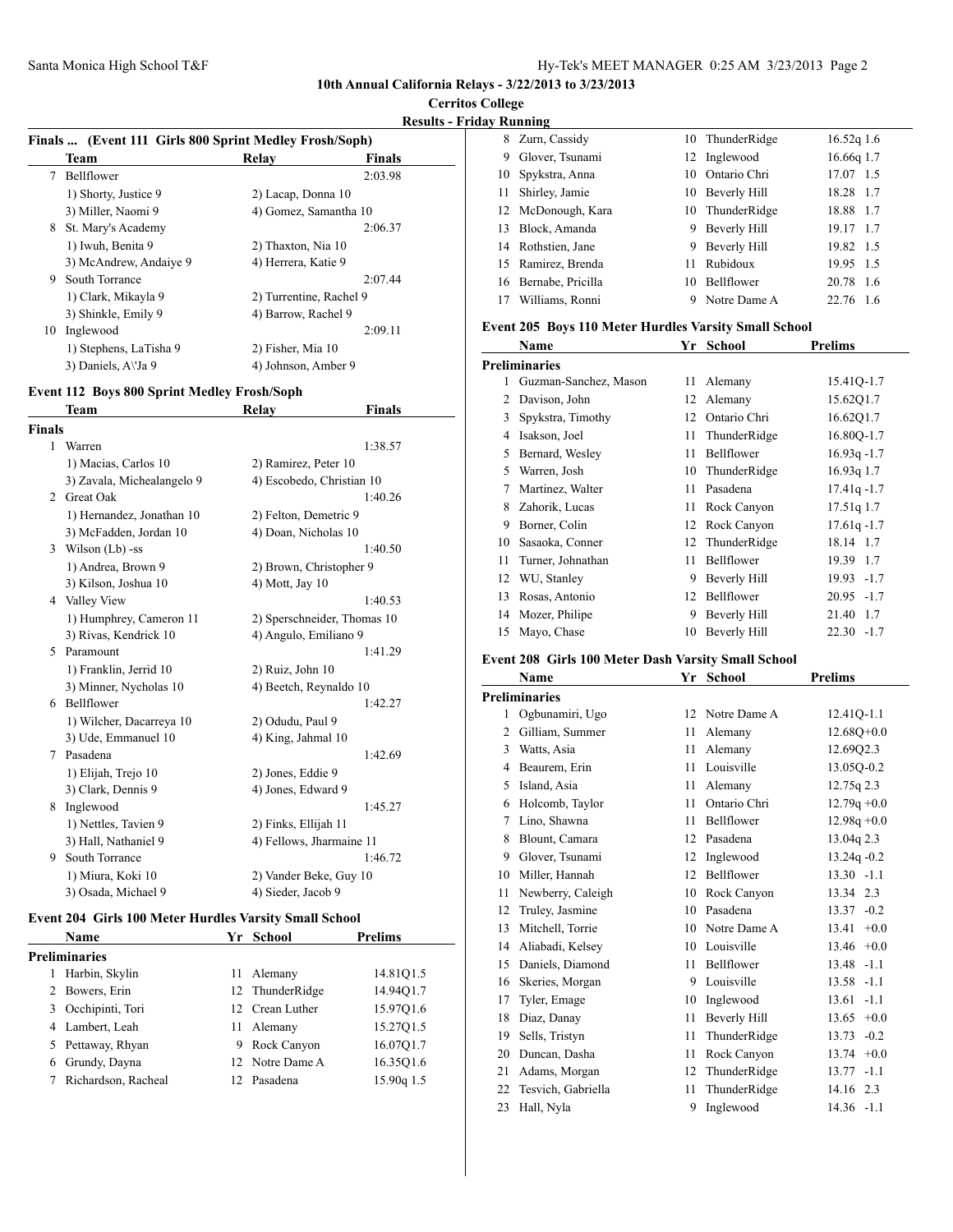## **Cerritos College**

**Results - Friday Running**

| Preliminaries  (Event 208 Girls 100 Meter Dash Varsity Small School) |                                                              |    |                     |                |  |
|----------------------------------------------------------------------|--------------------------------------------------------------|----|---------------------|----------------|--|
|                                                                      | Name                                                         |    | Yr School           | <b>Prelims</b> |  |
|                                                                      | 24 Fooladbakhsh, Zhamak                                      | 12 | Beverly Hill        | 14.50 2.3      |  |
|                                                                      |                                                              |    |                     |                |  |
|                                                                      | Event 209 Boys 100 Meter Dash Varsity Small School<br>Name   |    | Yr School           | <b>Prelims</b> |  |
|                                                                      |                                                              |    |                     |                |  |
| 1                                                                    | <b>Preliminaries</b><br>Newby, Terrell                       | 12 | Chaminade           | 11.02Q0.6      |  |
| 2                                                                    | Brockington, Harry                                           | 12 | Chaminade           | 11.09Q0.4      |  |
| 3                                                                    | Davis, Dominic                                               | 10 | Alemany             | 11.12Q1.1      |  |
|                                                                      | 4 fisher, Denzel                                             | 11 | Centennial (        | $11.66Q+0.0$   |  |
|                                                                      |                                                              |    |                     |                |  |
|                                                                      | 5 Hill, John                                                 | 10 | Chaminade           | 11.13q0.4      |  |
|                                                                      | 6 Colbert, Tredon                                            |    | 12 Bellflower       | 11.38q 0.4     |  |
| 7                                                                    | Goldberg, Brian                                              | 12 | Rock Canyon         | 11.40q0.6      |  |
| 8                                                                    | Ryabets, Arthur                                              | 10 | Alemany             | 11.41q 1.1     |  |
| 9                                                                    | Reyes, Eddie                                                 | 11 | Inglewood           | 11.65q 1.1     |  |
| 10                                                                   | Fleming, Kylon                                               | 12 | Pasadena            | 11.67 0.4      |  |
| 11                                                                   | Mallory, Bucky                                               | 12 | ThunderRidge        | $11.68 + 0.0$  |  |
| 12                                                                   | Stevenson, Lamont                                            | 11 | Inglewood           | 11.72 0.6      |  |
| 13                                                                   | Fajfer, Austin                                               | 11 | ThunderRidge        | 11.73 0.4      |  |
| 14                                                                   | Barns, Devon                                                 | 12 | Bellflower          | 11.75 0.6      |  |
|                                                                      | 15 Krieger, Jesse                                            | 12 | ThunderRidge        | 11.79 0.4      |  |
|                                                                      | 16 Stallings, Andre                                          | 12 | Inglewood           | $11.94 +0.0$   |  |
|                                                                      | 17 Andrews, Thomas                                           |    | 12 Centennial (     | 11.95 0.4      |  |
|                                                                      | 18 Ciurczak, Mark                                            | 10 | ThunderRidge        | $12.05$ 0.6    |  |
|                                                                      | 19 DE Robles, Andrew                                         | 12 | Pasadena            | 12.09 0.4      |  |
|                                                                      | 20 Hommel, Ryan                                              | 10 | Rock Canyon         | 12.34 1.1      |  |
| 21                                                                   | Torres, Sebestian                                            | 10 | <b>Beverly Hill</b> | 12.51<br>1.1   |  |
| 22                                                                   | Monroe, Montay                                               | 12 | <b>Beverly Hill</b> | 12.62 0.4      |  |
| 23                                                                   | castello, vicente                                            | 11 | Centennial (        | 12.80 0.6      |  |
|                                                                      | Event 216 Girls 3200 Meter Run Bob Fish Varsity Small School |    |                     |                |  |
|                                                                      | Name                                                         |    | Yr School           | Finals         |  |
| Finals                                                               |                                                              |    |                     |                |  |
| 1                                                                    | Lindholm, Colby                                              | 12 | Jserra              | 11:10.17       |  |
| 2                                                                    | Noser, Claire                                                | 12 | ThunderRidge        | 11:36.54       |  |
| 3                                                                    | Fracassi, Kylee                                              | 11 | Jserra              | 11:58.27       |  |
|                                                                      | 4 Schneider, Pheobe                                          | 11 | Rock Canyon         | 12:03.00       |  |
|                                                                      | 5 Alcala, Gabby                                              | 11 | Rock Canyon         | 12:03.38       |  |
|                                                                      | 6 Wall, Zoe                                                  |    | 10 ThunderRidge     | 12:03.73       |  |
|                                                                      | 7 Vander Leest, Bailey                                       |    | 12 ThunderRidge     | 12:50.65       |  |
|                                                                      | Event 217 Boys 3200 Meter Run Bob Fish Varsity Small School  |    |                     |                |  |
|                                                                      |                                                              |    |                     |                |  |
|                                                                      | Name                                                         |    | Yr School           | <b>Finals</b>  |  |
| <b>Finals</b>                                                        |                                                              |    |                     |                |  |
| 1                                                                    | Estrada, Jonathan                                            | 12 | Salesian -ss        | 9:31.44        |  |
|                                                                      | 2 Barranco, Angel                                            | 12 | Salesian -ss        | 9:40.01        |  |
|                                                                      | 3 Tinlin, Andrew                                             | 10 | Rock Canyon         | 10:04.01       |  |
|                                                                      | 4 Skoglund, Connor                                           | 10 | Rock Canyon         | 10:17.37       |  |
|                                                                      | 5 Cuenca, Johnny                                             | 12 | Bellflower          | 10:23.50       |  |
|                                                                      | 6 Arras, Blas                                                | 11 | Bellflower          | 10:32.88       |  |
| 7                                                                    | Barker, Brady                                                | 11 | ThunderRidge        | 11:10.01       |  |
|                                                                      |                                                              |    |                     |                |  |

|               | Team                     | Relay                   | Finals                    |
|---------------|--------------------------|-------------------------|---------------------------|
| <b>Finals</b> |                          |                         |                           |
| 1             | Laguna Hills             |                         | 12:32.27                  |
|               | 1) Bartello, Bri 10      | 2) Bartello, Marissa 10 |                           |
|               | 3) Jones, Alana 12       | 4) Muniz, Yamileth 11   |                           |
|               | 2 Beverly Hills          |                         | 12:43.57                  |
|               | 1) Lee, DA Eun 11        | $2)$ Ting, Lily 12      |                           |
|               | 3) Personeni, Annabel 9  | 4) Segal, Sydney 12     |                           |
|               | 3 Rock Canyon            |                         | 12:59.29                  |
|               | 1) Balman, MacKenna 9    | 2) Fleecs, Sidney 12    |                           |
|               | 3) Cooney, Megan 12      | 4) Tartz, Zoe 12        |                           |
|               | 4 ThunderRidge           |                         | 13:14.92                  |
|               | 1) Atwell, Emma 10       | 2) Hemminger, Niki 12   |                           |
|               | 3) Michelson, Mikayla 11 | 4) Waters, Emily 9      |                           |
| 5.            | Rubidoux                 |                         | 13:22.20                  |
|               | 1) Enriquez, Lizette 10  |                         | 2) Diaz-Barbosa, Laura 11 |
|               | 3) Ramirez, Brenda 11    |                         | 4) Rodriguez, Fernanda 11 |
| 6             | Bellflower               |                         | 15:44.53                  |
|               | 1) Gonzalez, Raquel 10   | 2) Cuenca, Joseline 10  |                           |
|               | 3) Castanon, Deborah 12  | 4) Lopez, Janett 11     |                           |
|               |                          |                         |                           |

### **Event 223 Boys Distance Medley Varsity Small School**

|               | Team                      | Relay                   | Finals   |
|---------------|---------------------------|-------------------------|----------|
| <b>Finals</b> |                           |                         |          |
| 1             | <b>Beverly Hills</b>      |                         | 10:46.43 |
|               | 1) Batra, Chanan 12       | 2) Rohani, Alexander 12 |          |
|               | 3) Bogner, Gabriel 11     | 4) Flesh, Eli 12        |          |
| $\mathcal{L}$ | Rubidoux                  |                         | 10:47.75 |
|               | 1) Garcia, Javier 12      | 2) Martinez, Izai 12    |          |
|               | 3) Rodriguez, Raymundo 12 | 4) Sandoval, Pedro 10   |          |
| $\mathcal{E}$ | Gahr                      |                         | 10:54.16 |
|               | 1) Walker, Davon 10       | 2) Mabin, Nathan 11     |          |
|               | 3) Kruczynski, Dakota 12  | 4) Fernandez, Eddie 12  |          |
| 4             | Rock Canyon               |                         | 10:54.38 |
|               | 1) Blackburn, Jacob 10    | 2) Will, Max 12         |          |
|               | 3) West, Lucas 12         | 4) Riddle, Trent 12     |          |
|               | 5 Crean Lutheran South    |                         | 11:01.79 |
|               | 1) Sciarra, Michael 12    | 2) Lissoy, Jordan 12    |          |
|               | 3) Reyes, Kaleb 11        | 4) Pino, Sean 10        |          |
| 6             | <b>Bellflower</b>         |                         | 11:22.28 |
|               | 1) Cuenca, Johnny 12      | 2) Arras, Blas 11       |          |
|               | 3) Sanchez, Julian 12     | 4) Sanchez, Diego 11    |          |
| 7             | Pasadena                  |                         | 12:00.57 |
|               | 1) Gutierrez, Angel 11    | 2) Hawthorne, Ahvone 11 |          |
|               | 3) Snoddy, Michael 11     | 4) Sullivan, Trenton 11 |          |
|               |                           |                         |          |

## **Event 224 Girls 1600 Sprint Medley Varsity Small School**

| Team                     | Relay                | <b>Finals</b> |
|--------------------------|----------------------|---------------|
| <b>Finals</b>            |                      |               |
| ThunderRidge             |                      | 4:23.10       |
| 1) Hart, Kamryn 9        | 2) Sells, Tristyn 11 |               |
| 3) Tesvich, Gabriella 11 | 4) Shubin, Lauren 10 |               |
|                          |                      |               |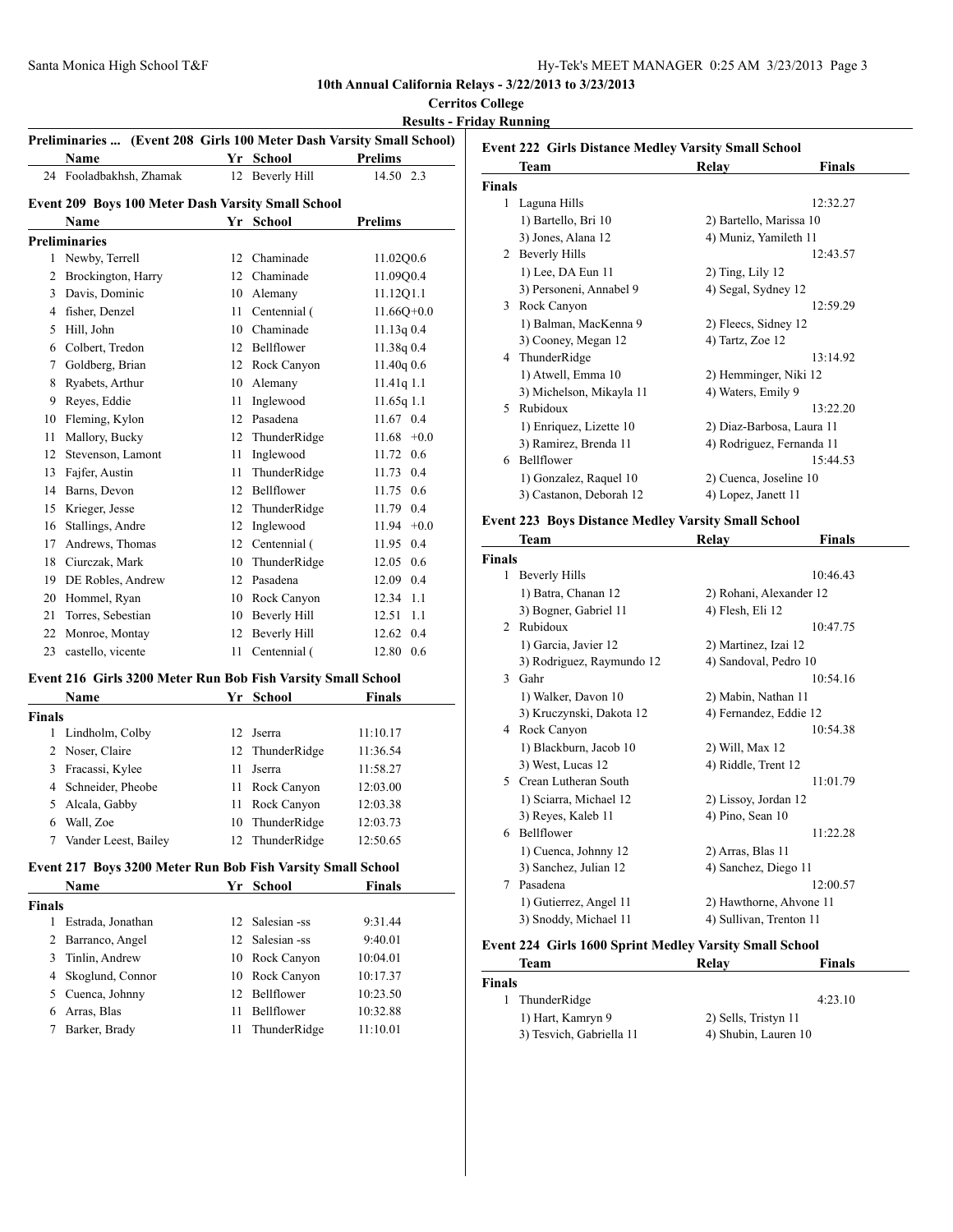## **Cerritos College**

## **Results - Frida**

|       | Finals  (Event 224 Girls 1600 Sprint Medley Varsity Small School) |                      |               |
|-------|-------------------------------------------------------------------|----------------------|---------------|
|       | <b>Team</b>                                                       | Relay                | <b>Finals</b> |
|       | 2 Rock Canyon                                                     |                      | 4:33.35       |
|       | 1) Webber, Carli 12                                               | 2) Kelly, Erica 10   |               |
|       | 3) Kelly, Rachel 10                                               | 4) Arbuckle, Amy 12  |               |
|       | 3 Notre Dame A                                                    |                      | 5:25.31       |
|       | 1) Jean-Marie Tucker, Milagro 10                                  | 2) Williams, Ronni 9 |               |
|       | 3) Telles, Laila 9                                                | 4) Jake, Brooke 9    |               |
| $---$ | Inglewood                                                         |                      | DO            |
|       | 1) Glover, Tsunami 12                                             | 2) Tyler, Emage 10   |               |
|       | 3) Grate, Jamilah 12                                              | 4) Hauser, Aisha 11  |               |

## **Event 225 Boys 1600 Sprint Medley Varsity Small School**<br>Team **Polay**

|        | Team                    | <b>Relay</b>            | <b>Finals</b> |
|--------|-------------------------|-------------------------|---------------|
| Finals |                         |                         |               |
| 1      | Inglewood               |                         | 3:39.08       |
|        | 1) Reyes, Eddie 11      | 2) Hunter, Richard 11   |               |
|        | 3) Randle, Juman 11     | 4) Grate, Kamani 12     |               |
| 2      | Rock Canyon             |                         | 3:50.99       |
|        | 1) Hommel, Ryan 10      | $2)$ Cole, Josh 12      |               |
|        | 3) Riddle, Trent 12     | 4) Bisesi, Paul 11      |               |
| 3      | <b>Bellflower</b>       |                         | 3:51.11       |
|        | 1) Botts, Derrick 12    | 2) Turner, Johnathan 11 |               |
|        | 3) Barns, Devon 12      | 4) Cali, Jeramiah 12    |               |
| 4      | ThunderRidge            |                         | 3:54.34       |
|        | 1) Harhigh, Jeff 10     | 2) Bonato, Jared 10     |               |
|        | $3)$ Hines, Sam $10$    | 4) Epper, Reese 9       |               |
| 5      | Pasadena                |                         | 3:54.75       |
|        | 1) Hawthorne, Ahvone 11 | 2) Martinez, Walter 11  |               |
|        | 3) Robinson, Alfred 12  | 4) Ortiz, Felipe 12     |               |
|        |                         |                         |               |

## **Event 304 Girls 100 Meter Hurdles Varsity Large School**

|                | <b>Name</b>          | Yr | <b>School</b> | <b>Prelims</b> |
|----------------|----------------------|----|---------------|----------------|
|                | <b>Preliminaries</b> |    |               |                |
| 1              | Miller, Jade         | 12 | Great Oak     | 14.65Q2.1      |
| $\overline{c}$ | Caines, Martiesha    | 12 | Great Oak     | 15.18Q1.2      |
| 3              | Paul, Jeanette       | 9  | Carson        | 15.40Q2.0      |
| 4              | Singleton, Starlynn  | 12 | Murrieta Mes  | 16.40Q1.1      |
| 5              | Scott, Anissa        | 12 | Carter        | 15.31q 1.2     |
| 6              | McDonald, Elijah     | 11 | Wilson (Lb)   | 15.44q 2.1     |
| 7              | Williams, Xjaedah    | 9  | Oak Hills     | 15.69q 1.2     |
| 8              | Hurd, Dayna          | 12 | Carson        | 16.00q2.0      |
| 9              | Carter, Kyndahl      | 11 | Culver City   | 16.21q 1.2     |
| 10             | Tade, Helen          | 10 | Gabrielino    | $16.43$ 1.1    |
| 11             | Chambers, Ayala      | 11 | Mayfair       | 17.01<br>1.1   |
| 12             | Davis, Kaelin        | 11 | Wilson (Lb)   | 17.17<br>1.2   |
| 13             | James, Asia          | 11 | Wilson (Lb)   | 17.29<br>2.0   |
| 14             | Lioloa, Julianna     | 11 | Mira Costa    | 17.65<br>2.0   |
| 15             | Gray, Mylia          | 10 | Carson        | 17.75<br>2.1   |
| 16             | Johnson, Kelsey      | 12 | Claremont     | 1.2<br>17.83   |
| 16             | McField, Briana      | 11 | Carter        | 17.83<br>2.1   |
| 18             | Campos, Melissa      | 11 | Warren        | 17.97<br>2.0   |
| 19             | Strickland, Domenic  | 11 | Rancho Cucam  | 18.06<br>2.1   |
| 20             | McCarty, Erin        | 10 | Redlands      | 18.88<br>2.1   |
| 21             | Murphy, Maureen      | 12 | Claremont     | 18.95<br>2.0   |
| 22             | Johnson, Sevyn       | 11 | Paramount     | 19.04<br>1.1   |

|    | lav Running                                           |    |              |                 |
|----|-------------------------------------------------------|----|--------------|-----------------|
| 23 | Gumbs, Christina                                      | 10 | Narbonne     | 2.0<br>19.08    |
| 24 | Reyes, Dayzee                                         | 10 | Warren       | 19.23 2.1       |
| 25 | Griffith, Kayla                                       | 11 | Warren       | 2.1<br>19.53    |
| 26 | Manning, Shalise                                      | 12 | Carter       | 22.78<br>1.1    |
|    | Event 305 Boys 110 Meter Hurdles Varsity Large School |    |              |                 |
|    | Name                                                  |    | Yr School    | <b>Prelims</b>  |
|    | <b>Preliminaries</b>                                  |    |              |                 |
| 1  | viltz, misana                                         | 11 | Millikan     | 14.6902.4       |
| 2  | Williams, Ahrmaan                                     | 11 | Oak Hills    | $15.13Q+0.0$    |
| 3  | Rickman, Mckenzie                                     | 12 | Carson       | 15.19Q1.4       |
| 4  | Manuel, Bayrone                                       | 11 | Wilson (Lb)  | 15.81Q1.4       |
| 5  | Collins, Justin                                       | 10 | Carson       | 15.36Q2.4       |
| 6  | Hawkins, Gary                                         | 10 | Gabrielino   | 16.00Q1.4       |
| 7  | Pace, Allen                                           | 12 | Paramount    | 16.02Q1.4       |
| 8  | Booras, Andrew                                        | 12 | Mira Costa   | $16.58Q+0.0$    |
| 9  | Reed, Isaac                                           | 10 | Oak Hills    | $16.03q$ 1.4    |
| 10 | Adegoke, Tomi                                         | 10 | Los Osos     | 16.17 1.4       |
| 11 | White, Vincent                                        | 10 | Lynwood      | 16.20 2.4       |
| 12 | Sims, Kamren                                          | 11 | Redlands     | 16.29 1.4       |
| 13 | Johnson, Zack                                         | 11 | Mira Costa   | 16.41<br>1.4    |
| 14 | Mays, Rashad                                          | 12 | Carter       | 1.4<br>16.42    |
| 15 | McMahon, Robert                                       | 11 | Mira Costa   | 16.67 2.4       |
| 15 | Tejada, Dan                                           | 11 | Warren       | 16.67 1.4       |
| 17 | Berry, Roy                                            | 12 | Oak Hills    | 2.4<br>16.85    |
| 18 | Rassool, Alex                                         | 11 | West Ranch   | 17.14<br>1.4    |
| 19 | Beckles, Keeshan                                      | 11 | Wilson (Lb)  | 17.60<br>1.4    |
| 20 | Porter, Delijah                                       | 10 | Carson       | $+0.0$<br>17.79 |
| 21 | Enenmoh, Ike                                          | 11 | Warren       | 2.4<br>17.97    |
| 22 | Chadwick, Tyre                                        | 12 | Paramount    | 18.22<br>2.4    |
| 23 | Bailey, Jacob                                         | 12 | Valley View  | 1.4<br>18.75    |
| 24 | reyes, Keefe                                          | 11 | Rancho Cucam | $+0.0$<br>20.89 |
| 25 | Plasecia, Jason                                       | 9  | Rancho Cucam | 22.28<br>$+0.0$ |

#### **Event 308 Girls 100 Meter Dash Varsity Large School**

|                | Name                 | Yr | <b>School</b> | <b>Prelims</b> |
|----------------|----------------------|----|---------------|----------------|
|                | <b>Preliminaries</b> |    |               |                |
| 1              | Brown, Brittany      | 12 | Claremont     | 12.02Q1.3      |
| $\overline{c}$ | Andrews, Brena       | 12 | Independence  | 12.16Q1.1      |
| 3              | Iraifen, Aminat      | 11 | Los Osos      | 12.35Q1.4      |
| 4              | Pearson, Imani       | 12 | Wilson (Lb)   | 12.4400.2      |
| 5              | Bolden, Tori         | 11 | Los Osos      | 12.74Q-1.0     |
| 6              | Green, Domonique     | 11 | Carter        | 12.42g 1.4     |
| 7              | Butler, Kiana        | 10 | Los Osos      | 12.61q0.2      |
| 8              | Chambers, Ashleigh   | 11 | Wilson (Lb)   | 12.64q 1.1     |
| 9              | Saunders, Kyra       | 11 | Independence  | $12.67q$ 1.3   |
| 10             | Stevenson, Ciynamon  | 9  | Great Oak     | 12.69 1.4      |
| 11             | Mills, Camille       | 11 | Mira Costa    | 12.71<br>0.2   |
| 12             | Henry, Alexis        | 10 | South Torran  | 12.72 0.2      |
| 13             | Cisneros, Julia      | 10 | St. Mary's A  | 12.83<br>0.2   |
| 14             | Miles, Keshawna      | 10 | St. Mary's A  | 12.85<br>1.1   |
| 15             | Hart, Danya          | 10 | Rancho Cucam  | $12.96 - 1.0$  |
| 16             | Tyler, Shukura       | 11 | Warren        | $12.99 - 1.0$  |
| 17             | Norris, Emica        | 11 | Great Oak     | 13.00<br>1.4   |
| 18             | Singleton, Starlynn  | 12 | Murrieta Mes  | $13.02 -1.0$   |
| 19             | Hardemion, Kennedy   | 10 | St. Mary's A  | 13.03<br>-1.4  |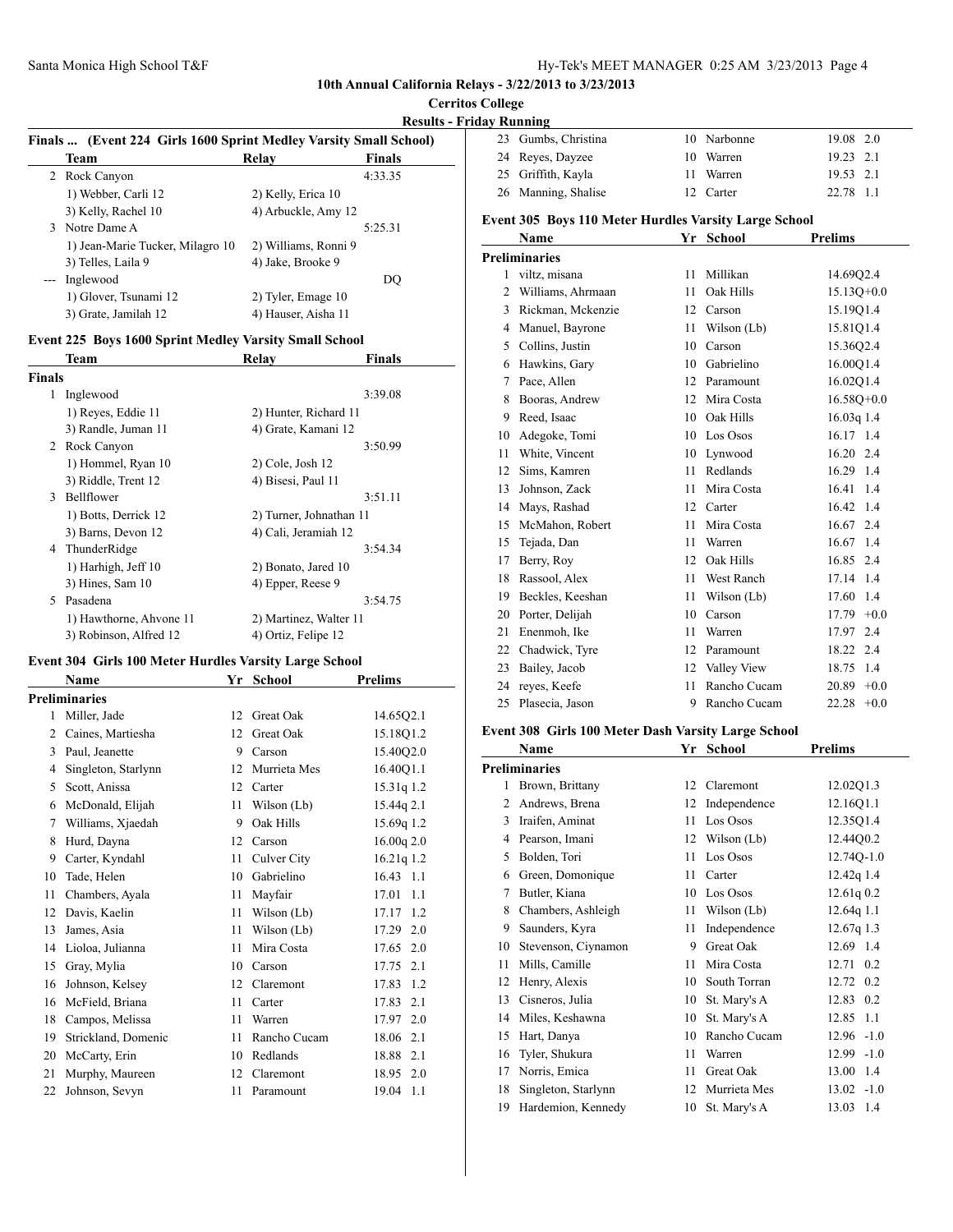## **Cerritos College Results - Frida**

|    | Preliminaries  (Event 308 Girls 100 Meter Dash Varsity Large School) |    |               |                 |
|----|----------------------------------------------------------------------|----|---------------|-----------------|
|    | <b>Name</b>                                                          | Yr | <b>School</b> | <b>Prelims</b>  |
| 19 | Saunders, Tyra                                                       | 11 | Independence  | 13.03 0.2       |
| 21 | Markley, Kimi                                                        | 11 | Mira Costa    | $13.05 -1.0$    |
| 22 | Hughes, Shernae                                                      | 10 | Rancho Cucam  | $-1.0$<br>13.07 |
| 23 | McDonald, Elijah                                                     | 11 | Wilson (Lb)   | 1.3<br>13.14    |
| 23 | Ferguson, Desha                                                      | 10 | Oak Hills     | $13.14 - 1.0$   |
| 25 | williams, melanee                                                    | 10 | Millikan      | 13.19<br>1.1    |
| 26 | Williams, Xjaedah                                                    | 9  | Oak Hills     | 1.1<br>13.29    |
| 27 | Nnoli, Ngozi                                                         | 10 | Cerritos      | 1.4<br>13.32    |
| 28 | Ballard, Lauryn                                                      | 12 | Narbonne      | 13.37<br>1.1    |
| 29 | Munford, Brandie                                                     | 12 | Rancho Cucam  | 13.48 0.2       |
| 30 | Adams, Tyler                                                         | 12 | South Torran  | 13.51<br>1.3    |
| 31 | Terry, Promise                                                       | 10 | Oak Hills     | 1.4<br>13.60    |
| 32 | Graham, Becky                                                        | 11 | Claremont     | 13.65<br>1.1    |
| 33 | Quesada, Breana                                                      | 12 | Warren        | $13.82 - 1.0$   |
| 34 | Nnoli, Joyce                                                         | 12 | Cerritos      | 13.84<br>1.3    |
| 35 | Johnson-White, Aniya                                                 | 9  | Millikan      | 13.89<br>1.1    |
| 36 | canaster, ayana                                                      | 11 | South Torran  | 0.2<br>13.96    |
| 37 | Griffith, Kayla                                                      | 11 | Warren        | 14.04<br>1.4    |
| 38 | sariah, taylor                                                       | 11 | Millikan      | $14.12 - 1.0$   |
| 39 | Gumbs, Christina                                                     | 10 | Narbonne      | 14.27<br>1.3    |

## **Event 309 Boys 100 Meter Dash Varsity Large School**

|    | <b>Name</b>           | Yr              | <b>School</b> | <b>Prelims</b>  |
|----|-----------------------|-----------------|---------------|-----------------|
|    | <b>Preliminaries</b>  |                 |               |                 |
| 1  | Jones, Walter         | 12              | Redlands      | 10.99Q0.5       |
| 2  | Bolden, Victor        | 12              | Los Osos      | 11.17Q1.5       |
| 3  | Thompson, Aaron       | 12              | Los Osos      | 11.26Q0.7       |
| 4  | Scott, Clifford       | 11              | Carson        | $11.37Q+0.0$    |
| 5  | Ruggeri, Dominic      | 10 <sup>1</sup> | South Torran  | 11.56Q1.2       |
| 6  | Lawson-Gayle, Rapheal | 12              | Mira Costa    | $11.22q$ 0.5    |
| 7  | Zigler, Zamore        | 10              | Carter        | 11.31q 1.5      |
| 8  | Budd, Ronjay          | 11              | Carter        | 11.35q0.7       |
| 9  | brown, malik          | 11              | Millikan      | 11.38q 0.5      |
| 10 | Collins, Justin       | 10              | Carson        | J11.38 0.7      |
| 11 | Blake, Nicholas       |                 | 10 Great Oak  | 11.39<br>0.7    |
| 12 | Muhammad, Kahleal     | 10              | Rancho Cucam  | $+0.0$<br>11.43 |
| 13 | Bryant, Jacob         | 11              | Compton       | 11.45<br>0.5    |
|    | 14 Guzman, Nick       | 11              | Claremont     | 11.47 1.5       |
| 15 | Sunter, Stephen       | 11              | Wilson (Lb)   | 11.50 1.5       |
| 16 | Sherrills, Matthew    | 11              | Paramount     | 11.54<br>1.5    |
| 17 | Mills, Brandon        | 11              | Mira Costa    | 11.58 1.5       |
| 18 | Edwards, Jude         |                 | 12 La Serna   | $11.59 + 0.0$   |
| 19 | McComb, Frank         | 11              | Los Osos      | 11.60<br>0.7    |
| 20 | Tisby, Kelvon         |                 | 10 Carter     | 11.61<br>$+0.0$ |
| 21 | Frank-Love, Sebastian | 11              | Mira Costa    | 1.2<br>11.67    |
| 22 | Precito, Laurence     | 11              | Independence  | 11.71<br>0.5    |
| 23 | Smith, Austin         | 12              | Rancho Cucam  | 11.72<br>0.5    |
| 24 | Panganiban, Richard   | 12              | Valley View   | 11.74<br>1.5    |
| 25 | Taylor, Kris          | 12              | Redlands      | 11.76<br>1.2    |
| 25 | Williams, Ahrmaan     | 11              | Oak Hills     | 11.76<br>0.7    |
| 27 | Valesquez, Jason      | 11              | Wilson (Lb)   | $11.77 + 0.0$   |
| 28 | Lozano, Tyler         | 11              | Oak Hills     | $+0.0$<br>11.83 |
| 29 | Ashley, Anthony       | 12              | Carson        | 11.86<br>1.5    |
| 30 | Salgado, Yander       | 11              | Warren        | 11.88<br>$+0.0$ |
|    |                       |                 |               |                 |

|                                                              | av Running           |    |                 |               |     |
|--------------------------------------------------------------|----------------------|----|-----------------|---------------|-----|
|                                                              | 31 Leyva, Alfredo    | 11 | Paramount       | 11.94 0.7     |     |
|                                                              | 32 Howze, Jaymil     | 11 | Compton         | 12.12 0.7     |     |
|                                                              | 33 Armstrong, Oliver |    | 12 Valley View  | 12.21         | 0.7 |
|                                                              | 34 Hutton, Christian | 9  | Oak Hills       | $12.22 + 0.0$ |     |
|                                                              | 35 Navarro, Anthony  |    | 12 Warren       | 12.23 0.5     |     |
|                                                              | 36 Iniquez, Kevin    | 11 | Warren          | 12.29 1.5     |     |
|                                                              | 37 Mayo, Kiruan      |    | 10 Rancho Cucam | 12.40         | 1.2 |
| Event 316 Girls 3200 Meter Run Bob Fish Varsity Large School |                      |    |                 |               |     |
|                                                              | Name                 |    | Yr School       | Finals        |     |

|               | гуаше                    | xг | эспоот       | г шаіз   |  |
|---------------|--------------------------|----|--------------|----------|--|
| <b>Finals</b> |                          |    |              |          |  |
| 1             | olvera, elizabeth        | 12 | Millikan     | 11:30.39 |  |
| 2             | dominguez, jocelyn       | 11 | Millikan     | 11:36.08 |  |
| 3             | Hernandez, Janeane       | 9  | Warren       | 11:40.43 |  |
| 4             | Collier, Ashley          | 11 | Rancho Cucam | 11:42.09 |  |
| 5             | Cesena, Aunica           | 9  | Wilson (Lb)  | 11:54.97 |  |
| 6             | Hurtado, Gwendolyn       | 9  | Warren       | 11:56.12 |  |
| 7             | salvador, brittney       | 12 | Millikan     | 11:57.60 |  |
| 8             | Vaquero, Helen           | 12 | Santee       | 11:58.29 |  |
| 9             | Ramos, Sofia             | 10 | Warren       | 12:00.46 |  |
| 10            | Gonzalez, Silvia         | 11 | Warren       | 12:09.76 |  |
| 11            | Vasquez Rodriguez, Itzel | 12 | Mayfair      | 12:18.36 |  |
| 12            | Cortez, Stephanie        | 10 | La Serna     | 12:33.22 |  |
| 13            | Pereida, Erica           | 11 | Valley View  | 12:50.66 |  |
| 14            | Rubalcava, Diana         | 11 | Valley View  | 12:59.18 |  |
| 15            | Lopez, Evelyn            | 12 | Paramount    | 13:00.22 |  |
| 16            | Hudson, Olivia           | 9  | Bakersfield  | 13:03.35 |  |
| 17            | Sandoval, Esmeralda      | 10 | Culver City  | 13:06.74 |  |
| 18            | Macias, Helen            | 12 | Valley View  | 13:09.77 |  |
| 19            | Kelly, Lauren            | 11 | Culver City  | 13:11.40 |  |
| 20            | Martinez, Lizette        | 11 | Paramount    | 13:19.23 |  |
| 21            | Torres, Aries            | 9  | Oak Hills    | 13:42.55 |  |
| 22            | Rodriguez, Violeta       | 11 | Culver City  | 13:45.17 |  |
|               |                          |    |              |          |  |

## **Event 317 Boys 3200 Meter Run Bob Fish Varsity Large School**

|    | Name                | Yr | <b>School</b>       | Finals   |  |  |
|----|---------------------|----|---------------------|----------|--|--|
|    | <b>Finals</b>       |    |                     |          |  |  |
| 1  | gutierrez, oscar    | 12 | Millikan            | 9:38.25  |  |  |
| 2  | Hernandez, Micheal  | 11 | Warren              | 9:45.03  |  |  |
| 3  | Ortega, Anhony      | 11 | Rancho Cucam        | 9:45.21  |  |  |
| 4  | salter, cody        | 10 | Millikan            | 9:49.36  |  |  |
| 5  | Morales, Edwin      | 11 | Santee              | 9:50.37  |  |  |
| 6  | Bowman, Evan        | 12 | Bakersfield         | 9:53.35  |  |  |
| 7  | Lozano, Anthony     | 12 | La Serna            | 9:53.82  |  |  |
| 8  | Iraheta, Brandon    | 11 | Warren              | 9:55.78  |  |  |
| 9  | Newton, Ellis       | 11 | Mayfair             | 9:59.21  |  |  |
| 10 | Capetillo, Salvador | 9  | <b>Baldwin Park</b> | 10:02.00 |  |  |
| 11 | Martinez, Rogelio   | 10 | Paramount           | 10:04.90 |  |  |
| 12 | Cortes, Jesus       | 9  | Santee              | 10:06.96 |  |  |
| 13 | Goldberg, Michael   | 12 | Mira Costa          | 10:07.18 |  |  |
| 14 | Rebello, Jordan     | 11 | Valley View         | 10:08.50 |  |  |
| 15 | Munoz, Diego        | 10 | Paramount           | 10:10.62 |  |  |
| 16 | Quarles, Joshua     | 11 | Cerritos            | 10:11.16 |  |  |
| 17 | Vargas, Oscar       | 11 | <b>Baldwin Park</b> | 10:11.64 |  |  |
| 18 | Soza, Eric          | 10 | Warren              | 10:16.83 |  |  |
| 19 | Perez, Moises       | 11 | Paramount           | 10:16.85 |  |  |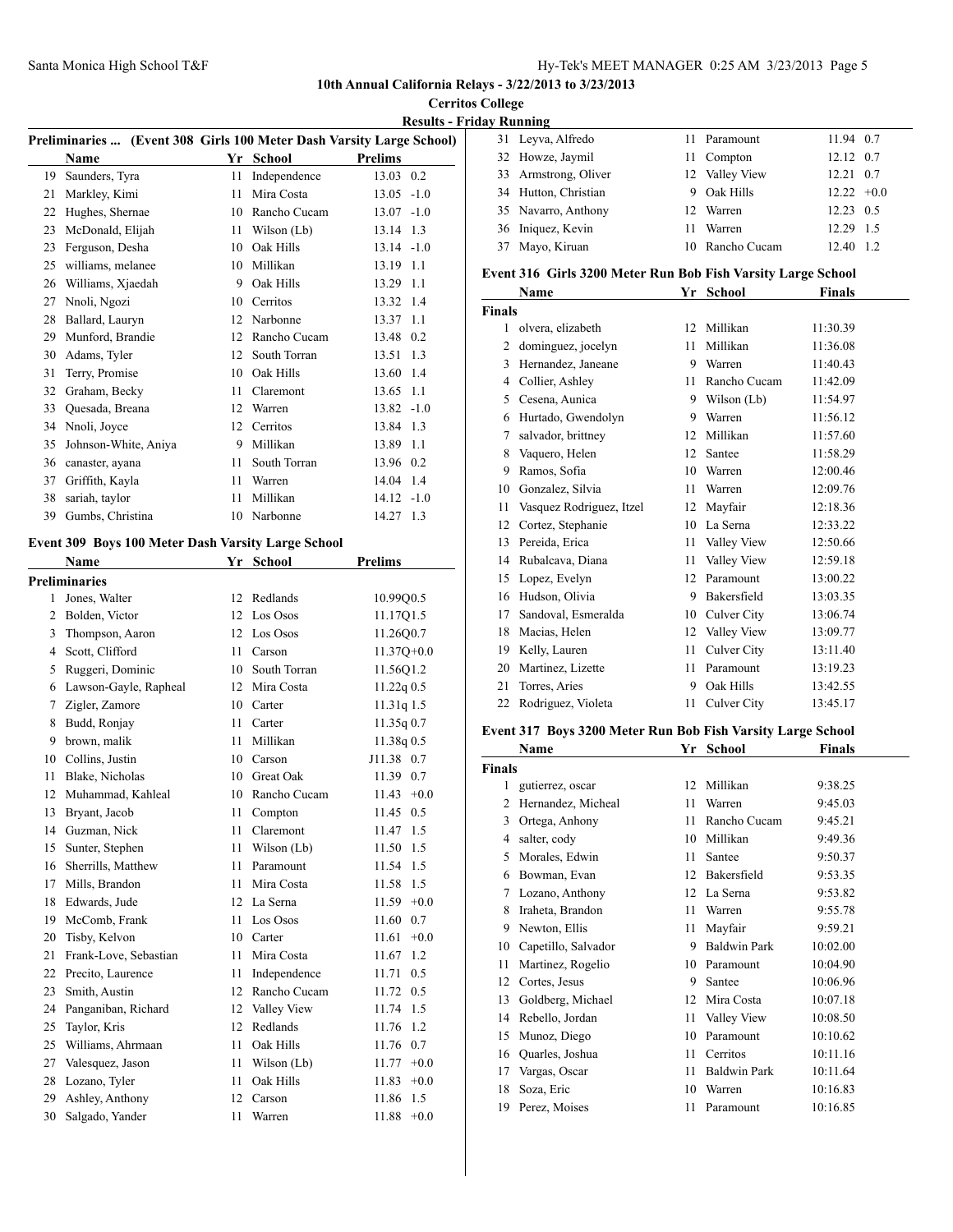|    |                                                                     |    |                                   | <b>Results - Friday</b> |   |
|----|---------------------------------------------------------------------|----|-----------------------------------|-------------------------|---|
|    | Finals  (Event 317 Boys 3200 Meter Run Bob Fish Varsity Large Schoo |    |                                   |                         |   |
|    | Name                                                                |    | Yr School                         | <b>Finals</b>           |   |
|    | 20 Vega-Aguilera, Marc                                              | 12 | Rancho Cucam                      | 10:18.51                |   |
| 21 | Gamez, Gabriel                                                      | 11 | <b>Baldwin Park</b>               | 10:18.63                | E |
|    | 22 Mejia, David                                                     | 11 | Wilson (Lb)                       | 10:18.73                |   |
|    | 23 Martinez, Justin                                                 |    | 10 Santee                         | 10:19.23                | P |
|    | 24 Stone, Michael                                                   | 11 | Oak Hills                         | 10:33.77                |   |
|    | 25 Gutierrez, Pedro                                                 |    | 10 Valley View                    | 10:36.00                |   |
|    | 26 Ramirez, Isaiah                                                  |    | 12 La Serna                       | 10:47.56                |   |
|    | 27 Flannegan, Elban                                                 |    | 11 Bakersfield                    | 10:59.39                |   |
| 28 | Alemu, Biruke                                                       |    | 9 Culver City                     | 10:59.45                |   |
|    | Event 320 Girls 4x200 Meter Relay Varsity Large School              |    |                                   |                         |   |
|    | Team                                                                |    | Relay                             | <b>Prelims</b>          |   |
|    | <b>Preliminaries</b>                                                |    |                                   |                         |   |
|    | 1 Wilson (Lb) -ss                                                   |    |                                   | 1:40.970                |   |
|    | 1) Pearson, Imani 12                                                |    | 2) Hawkins, Kaila 12              |                         |   |
|    | 3) Chambers, Ashleigh 11                                            |    | 4) Overby, jordyn 12              |                         |   |
|    | 2 Los Osos                                                          |    |                                   | 1:41.50Q                |   |
|    | 1) Butler, Kiana 10                                                 |    | 2) Iraifen, Aminat 11             |                         |   |
|    | 3) Moreland, Kira 12                                                |    | 4) Carney, Shamara 11             |                         |   |
|    | 3 Santa Monica                                                      |    |                                   | 1:42.35Q                |   |
|    | 1) Battista, Kloey 11                                               |    | 2) Daily, Joylynn 10              |                         |   |
|    | 3) McKinley, Taji 12                                                |    | 4) Schultz, Lauren 11             |                         |   |
|    | 4 Culver City                                                       |    |                                   | 1:43.43Q                |   |
|    | 1) Bull, Ryan 12                                                    |    | 2) Wacker, Amber 10               |                         |   |
|    | 3) Bonilla, Kenia 12                                                |    | 4) Carter, Kyndahl 11             |                         |   |
|    | 5 Great Oak                                                         |    |                                   | 1:45.82Q                |   |
|    | 1) Sanders, Sarah 10                                                |    | 2) Zavala, Emily 11               |                         |   |
|    | 3) Portis, Allie 10                                                 |    | 4) Parker, Cierra 11              |                         |   |
|    | 6 Carson                                                            |    |                                   | 1:49.19Q                |   |
|    | 1) Hurd, Dayna 12                                                   |    | 2) Paul, Jeanette 9               |                         |   |
|    | 3) Haven, Dierra 12                                                 |    | 4) Wilson, Alexis 11              |                         |   |
| 7  | St. Mary's Academy                                                  |    |                                   | 1:44.69q                |   |
|    | 1) Cisneros, Julia 10                                               |    | 2) Haynes, Ashley 12              |                         |   |
|    | 3) Hardemion, Kennedy 10                                            |    | 4) Miles, Keshawna 10             |                         |   |
|    | 8 Carter                                                            |    |                                   | 1:47.30q                |   |
|    | 1) Serrato, Victoria 12                                             |    | 2) Green, Domonique 11            |                         |   |
|    | 3) Scott, Anissa 12                                                 |    | 4) McField, Briana 11             |                         |   |
|    | 9 South Torrance                                                    |    |                                   | 1:49.74q                |   |
|    | 1) Adams, Tyler 12                                                  |    | 2) Henry, Alexis 10               |                         |   |
|    | 3) canaster, ayana 11                                               |    | 4) Ortega, Briana 9               |                         | E |
|    | 10 Millikan                                                         |    |                                   | 1:50.11                 |   |
|    | 1) brown, mary 10                                                   |    | 2) pelle, sherrice 10             |                         | F |
|    | 3) Johnson-White, Aniya 9                                           |    | 4) williams, melanee 10           |                         |   |
| 11 | Warren                                                              |    |                                   | 1:50.15                 |   |
|    | 1) Quesada, Breana 12                                               |    | 2) Duran, Cindy 11                |                         |   |
|    | 3) Balver, Heblin 11                                                |    | 4) San Diego, Samantha 11         |                         |   |
| 11 | Mayfair                                                             |    |                                   | 1:50.15                 |   |
|    | 1) Umeh, Loveth 12                                                  |    | 2) Harvey, Tatiana 12             |                         |   |
|    | $2)$ Earl Earnana 12                                                |    | $\triangle$ Dillam Daminique $10$ |                         |   |

3) Earl, Eeryana 12 4) Billew, Dominique 10 13 Rancho Cucamonga 1:50.56 1) Hart, Danya 10 2) Haywood, Makala 10 3) Webber, Sheyenne 9 4) Hughes, Shernae 10

| day Running |                                                       |                            |  |
|-------------|-------------------------------------------------------|----------------------------|--|
|             | 14 Cerritos                                           | 1:50.71                    |  |
|             | 1) Nnoli, Joyce 12                                    | 2) Nnoli, Ngozi 10         |  |
|             | 3) Castillo, Nicole 10                                | 4) Magana, Alexia 12       |  |
|             | Event 321 Boys 4x200 Meter Relay Varsity Large School |                            |  |
|             | Team                                                  | <b>Prelims</b><br>Relav    |  |
|             | <b>Preliminaries</b>                                  |                            |  |
|             | 1 Wilson (Lb) -ss                                     | 1:30.97Q                   |  |
|             | 1) Ewell, Michael 12                                  | 2) Sunter, Stephen 11      |  |
|             | 3) Briggs, kemonie 11                                 | 4) Manuel, Bayrone 11      |  |
|             | 2 Great Oak                                           | 1:31.29Q                   |  |
|             | 1) Blake, Nicholas 10                                 | 2) Molinar, Andrew 11      |  |
|             | 3) Lucas, Jordan 11                                   | 4) Williams, LaQuan 10     |  |
|             | 3 South Torrance                                      | 1:32.80Q                   |  |
|             | 1) strawn, ian 10                                     | 2) Ruggeri, Dominic 10     |  |
|             | 3) Kaemerly, Carl 12                                  | 4) Phillips, Daryll 11     |  |
|             | 4 Millikan                                            | 1:33.01Q                   |  |
|             | 1) smith, sean 12                                     | 2) brown, malik 11         |  |
|             | 3) fisher, michael 10                                 | 4) viltz, misana 11        |  |
|             | 5 Los Osos                                            | 1:33.16q                   |  |
|             | 1) Solomon, William 11                                | 2) Byers, Chris 10         |  |
|             | 3) Bolden, Victor 12                                  | 4) Thompson, Aaron 12      |  |
|             | 6 Rancho Cucamonga                                    | 1:34.46q                   |  |
|             | 1) Franklin, Aaron 10                                 | 2) Horne, Tim 11           |  |
|             | 3) Muhammad, Kahleal 10                               | 4) Smith, Austin 12        |  |
|             | 7 Lawndale                                            | 1:34.73q                   |  |
|             | 1) Peters, Damian 11                                  | 2) Evans, Deon 12          |  |
|             | 3) Agurs, Justin 10                                   | 4) Manigo, Austin 10       |  |
|             | 8 Compton High School                                 | 1:35.02q                   |  |
|             | 9 Paramount                                           | 1:35.14q                   |  |
|             | 1) Leyva, Alfredo 11                                  | 2) Bernard, Jacoi 12       |  |
|             | 3) Manning, Kuyari 12                                 | 4) Corona, Jorge 11        |  |
|             | 10 Oak Hills                                          | 1:35.17                    |  |
|             | 1) Gilmer, Tyrone 12                                  | 2) Lozano, Tyler 11        |  |
|             | 3) Walker, Stephon 10                                 | 4) Fletcher, DeZhontaey 10 |  |
| 11          | Warren                                                | 1:35.53                    |  |
|             | 1) Thomas, Richardo 11                                | 2) Ohakamnu, John 11       |  |
|             | 3) Olivarria, Matthew 11                              | 4) Salgado, Yander 11      |  |
|             | 12 Mayfair                                            | 1:38.02                    |  |
|             | 1) Thompson, Tristin 11                               | 2) Hays, Jordan 12         |  |
|             | 3) Parker, Justin 11                                  | 4) Nwabuzor, Emeka 11      |  |

## **Event 322 Girls Distance Medley Varsity Large School**

|             | <b>Team</b>              | Relav                  | <b>Finals</b> |
|-------------|--------------------------|------------------------|---------------|
| Finals      |                          |                        |               |
|             | South Torrance           |                        | 12:17.38      |
|             | 1) Aaron, Sarah 11       | 2) Sieder, Ally 11     |               |
|             | 3) Beaudoin, Nicole 9    | 4) Beaudoin, Taylor 9  |               |
| $2^{\circ}$ | Warren                   |                        | 12:21.54      |
|             | 1) Zarate, Yajaira 11    | 2) Thomas, Ariel 12    |               |
|             | 3) Gaxiola, Priscilla 11 | 4) Avila, Xitlali 12   |               |
| 3           | Redlands                 |                        | 12:54.94      |
|             | 1) Daniels, Abigail 11   | 2) Webster, Juanita 10 |               |
|             | 3) Chang, Sarah 12       | 4) Zabaleta, Lauren 12 |               |
|             |                          |                        |               |